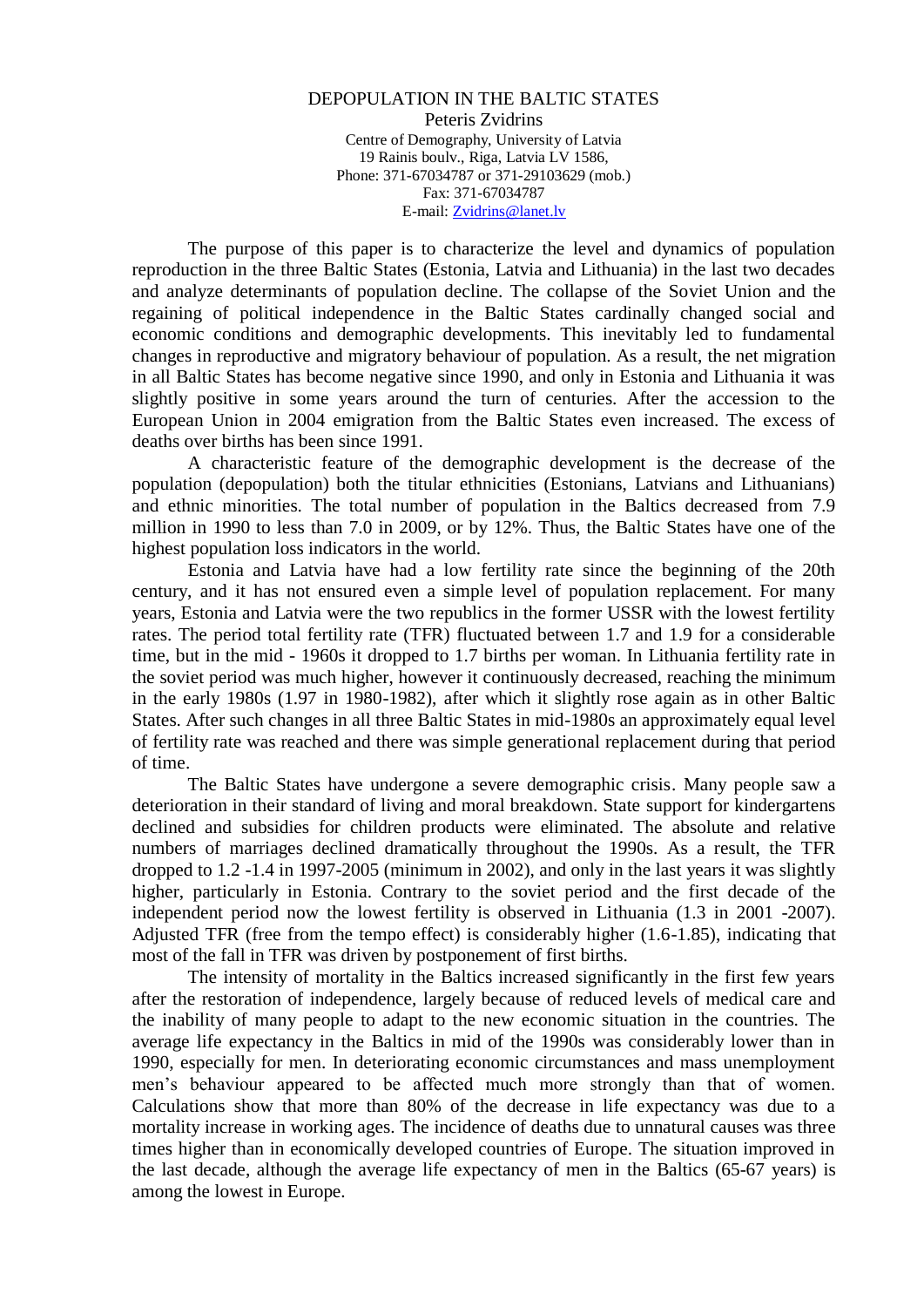The Baltic States (and particularly Latvia) are among most ageing countries in the world. The mean age of population exceeded 40 years, which slightly surpasses even the European average. Therefore overall mortality rate in all Baltic States (14 deaths per 1000 population) is high and expected increase in life expectancy in circumstances of high tempo of ageing does not lead to decrease of these overall death rates.

The Baltic States have historically formed traditions in the fields of counting of population, in analysis and forecast of its development, especially in Estonia and Latvia. The development of a new cycle of demographic projections have been commenced since 2004, including those prepared in cooperation with the Eurostat. All of these calculations project a population decline in Estonia, Latvia and Lithuania. According to our projections, the TFR will increase. However, in all scenarios it will be below the replacement level. The medium version anticipates an increase of TFR to 1.6 - 1.8 by 2025-2030.

The medium version of the projections forsees that the average life expectancy is going to increase more strongly than in previous two decades and gender gap will decrease considerably. More realistic version of net migration anticipates negative values up to 2020 but thereafter the economic growth and living conditions in the Baltics will be improved enough for the population immigration to prevail. All in all, the scenarios of depopulation still prevail in the coming 15-20 years, and the speed of depopulation will be among highest in the world. According to projections of the Eurostat (2008) the total number of population in the Baltic States will decrease even to 5.4 million in 2060, or by almost 25%. The sharpest declines is projected for Latvia (-26%) and the lowest – for Estonia (-15%).

Various attempts had been made since the mid - 1950s to develop population policies. A complex program was implemented in Latvia in the second half of 1980s which led to significant improvement of demographic situation. Several measures were implemented also in other Baltic States. Since the Baltic States regained independence demographic policies have remained more passive. However, some governments have declared their intention to elaborate some pronatalist policy measures and even to implement a long - term programme for demographic recovery. According to the United Nations Ninth Inquiry (2007) all Governments of the Baltic States viewed population growth as "too low" and have implemented policies "to raise it". During the period of 2004-2007, very rapid growth of GDP has reduced the backwardness of Estonia, Latvia and Lithuania from the old European Union Member States and promoted also demographic achievements. However, since 2008, very rapid fall of economic development has been observed in all Baltic States. Ministries and other central public administration institutes have sharply decreased budget expenses for 2008 and particularly for 2009, including expenses for public procurements (in the primary health care, in assistance to families, etc.). For these reasons a reduction of the population in the nearest months and years will be even sharper than projected recently for this period. The population will decrease mainly due to the negative natural change but net migration also will be profoundly negative.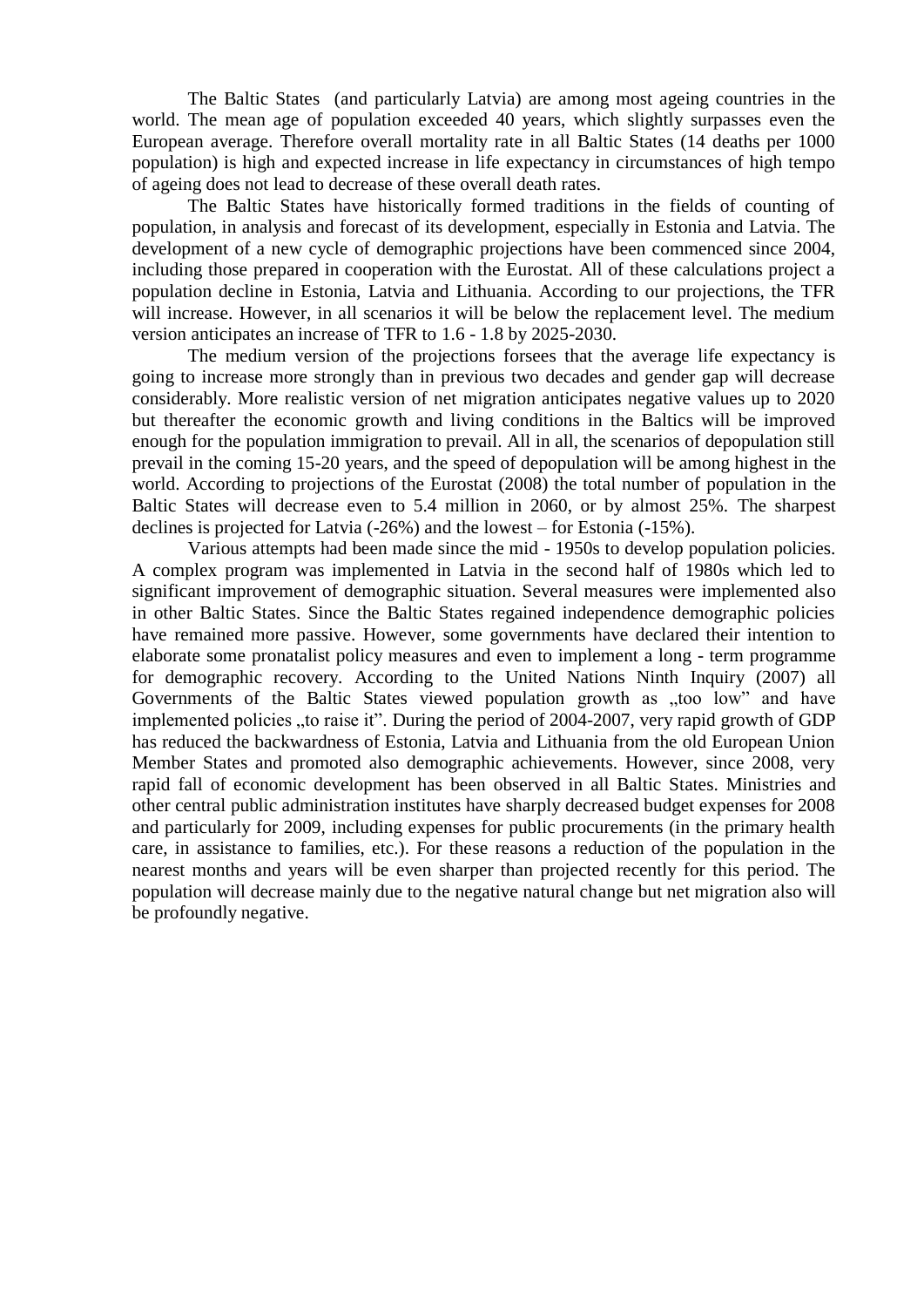#### **Conclusions**

- 1. The collapse of the Soviet Union and the regaining of political independence in Estonia, Latvia and Lithuania in 1991 cardinally changed the directions and intensity of migration and population reproduction. A sudden reversal of the demographic patterns in the Baltic States changed the population proportions of the titular ethnicities, Slavs and other minorities.
- 2. The Baltic States from countries of immigration became countries of emigration, particularly in the first half of the 1990s and since joining the European Union in 2004.
- 3. Natural movement balance is distinctly negative in all the Baltic States, and the greatest population losses are among minorities (Russians, Poles, Belarussians and others).
- 4. The proportion of titular ethnicities (ethnic Estonians, Latvians and Lithuanians) has increased, however, the proportion of titular ethnicities in Estonia and Latvia still is one of the lowest in Europe. It is very low in the capital cities (especially in Riga and Tallinn).
- 5. Already from the 1930s Estonia and Latvia were referred to demografically aged countries. In the soviet period migration (predominately mass immigration of younger people) freezed the ageing process. Since the restoration of political independence the Baltic States experienced very rapid decrease in fertility, especially in Lithuania. At the turn of centuries the Baltic States had one of the world's lowest marriage and fertility rates. The intensity of fertility increased slightly in the last years, however, a deep depopulation situation exists also at this time. Never before have fertility and population reproduction level been so low. Average life expectancy at birth is almost the same as at the beginning of the 1960s. The dynamics of male mortality is especially unfavourable.
- 6. Demographic projections show that total of the Baltic's population will decrease systematically at least two decades. Current number of ethnic Estonians (about 900 thousand) and Latvians (1.3 million) is already very small, and the survival of these nations is seriously endangered. The consequences of the past 70 years require us implement affirmative action measures to overcome this demographic crisis and promote the survival of these small nations. International assistance is desirable.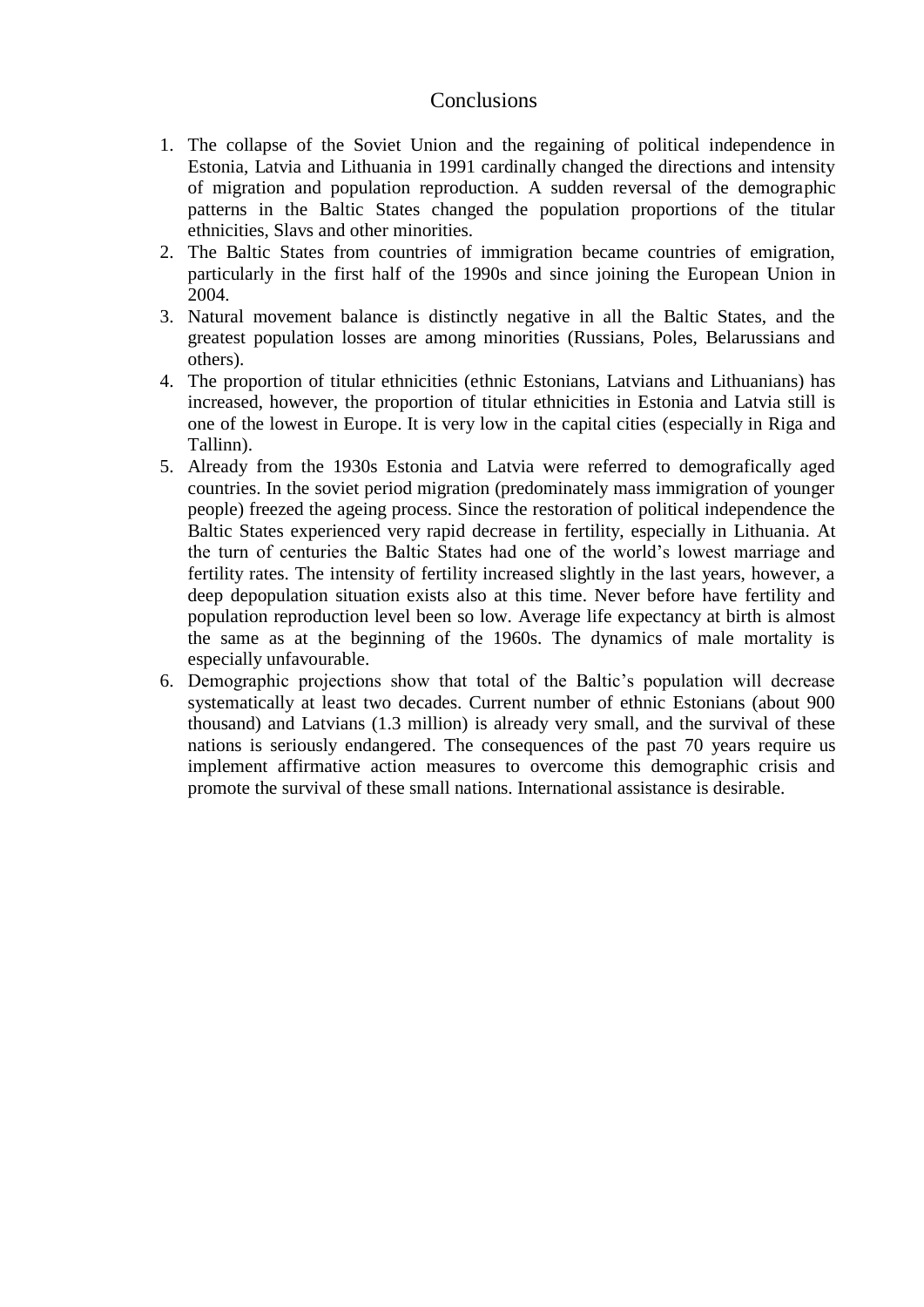## 1. Population in the Baltic States

millions

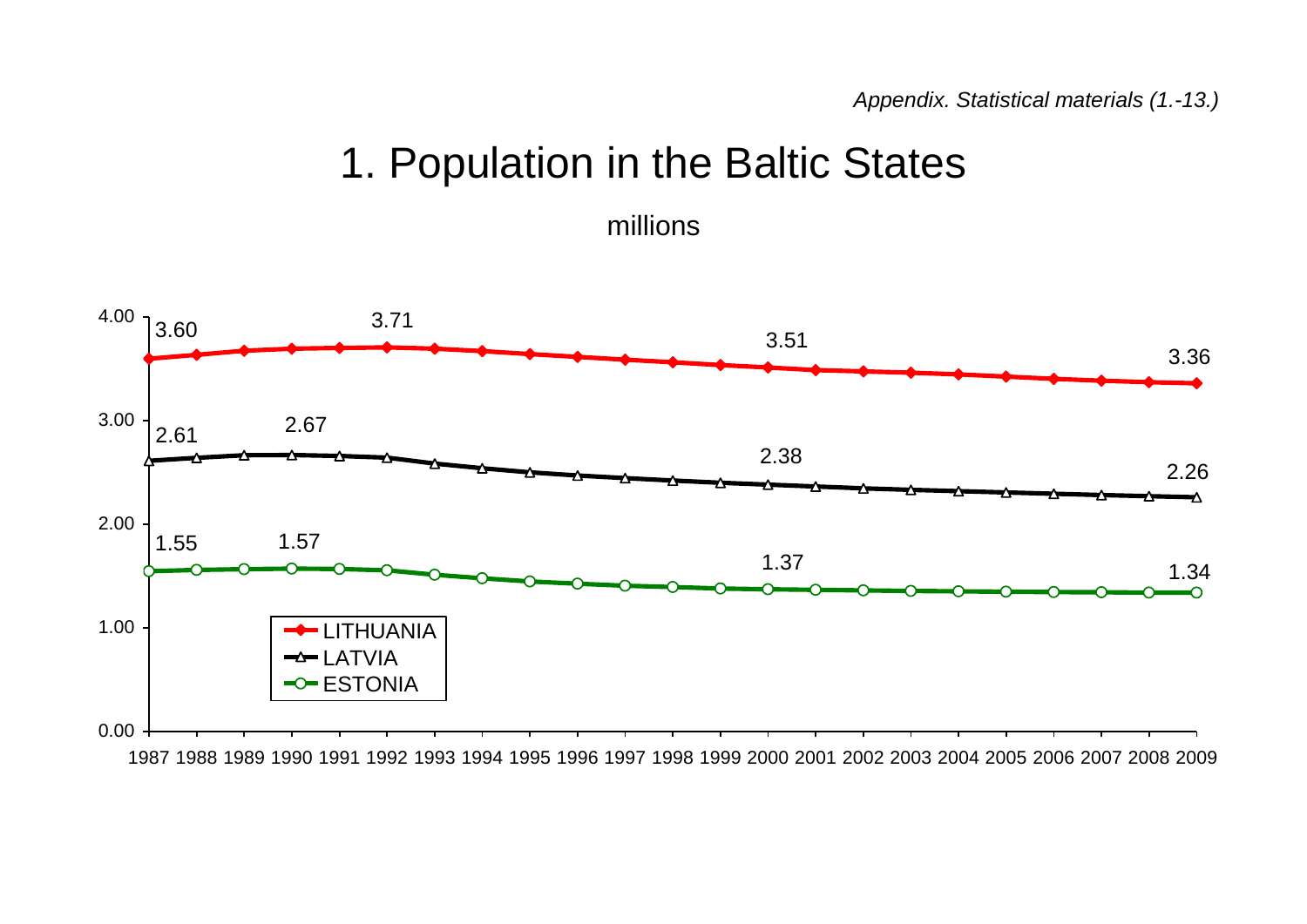## 2. Natural increase/decrease in the Baltic States

per 1,000 population



Source: calculated from publications of national statistical offices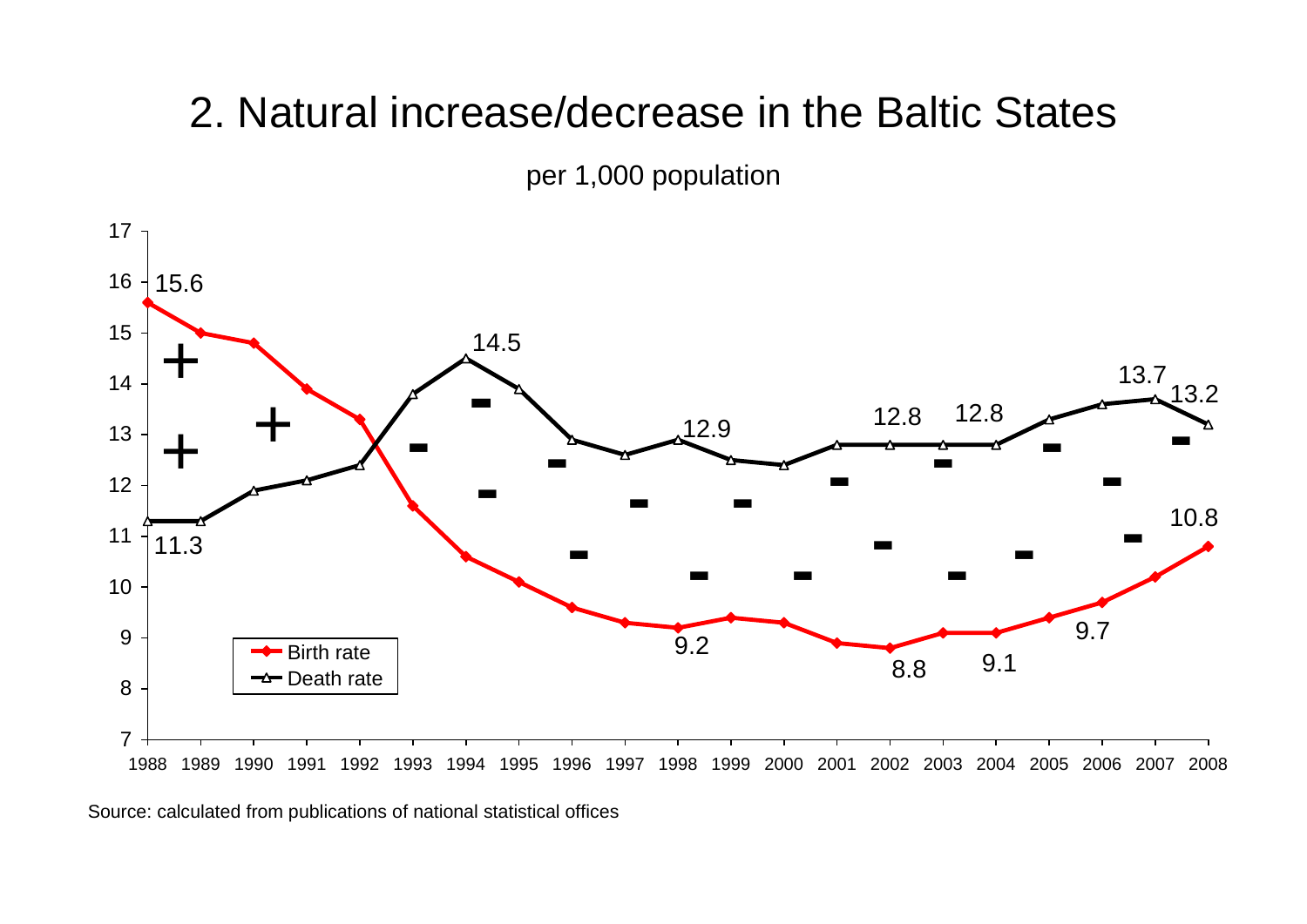## 3. Net migration in the Baltic States

![](_page_5_Figure_1.jpeg)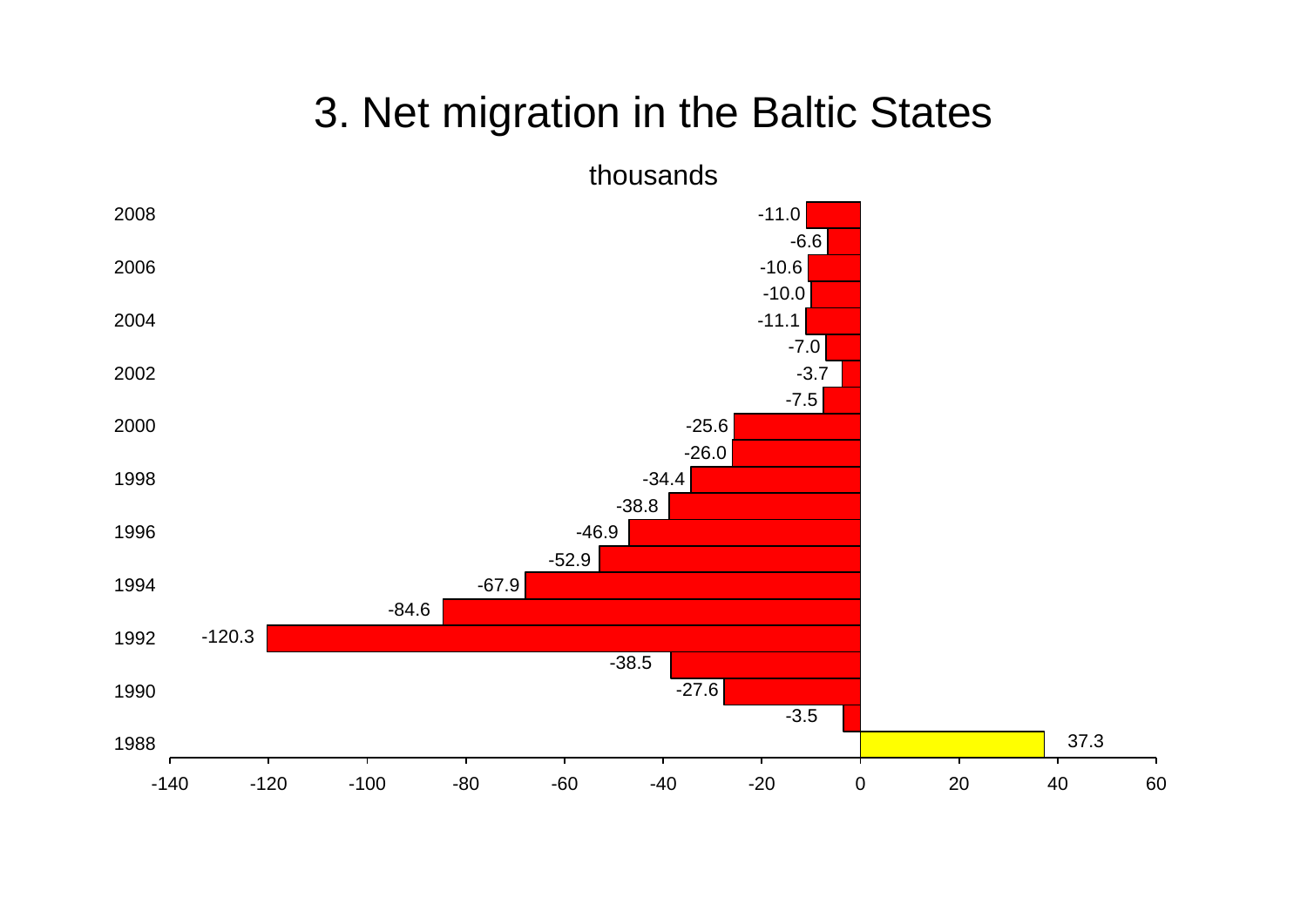# 4. Rank of the countries according ageing in 2007

(in brackets – level of the indicators)

| Country      | $60+(%)$   | Median age* |          | Ageing index   Sum of ranks        | Rank by 3         |
|--------------|------------|-------------|----------|------------------------------------|-------------------|
|              |            |             |          |                                    | <b>indicators</b> |
| <b>Japan</b> | 1 $(27.9)$ | 1 $(42.9)$  | 1(201)   | 3                                  |                   |
| <b>Italy</b> | 2          |             | 2        | 6                                  | 2                 |
| Germany      |            | 3           | 3        | 9                                  | 3                 |
| Bulgaria     |            | 9           | 4        | 20                                 | 4                 |
| Austria      | 6          | 8           |          | 21                                 | 5                 |
| Greece       | 5          | 12          | 5        | 22                                 | 6                 |
| Latvia       | 9(22.8)    | 15(39.5)    | 6(164)   | 30                                 | $7 - 8$           |
| Croatia      | 13         |             | 10       | 30                                 | $7 - 8$           |
| Sweden       | 4          | 11          | 16       | 31                                 | $9 - 10$          |
| Switzerland  | 11         | 5           | 15       | 31                                 | $9 - 10$          |
|              |            | .           | .        | $\sim$ $\sim$ $\sim$ $\sim$ $\sim$ |                   |
| Estonia      | 16(21.8)   | 23(38.9)    | 13(148)  | 52                                 | 17                |
| Lithuania    | 23(20.9)   | 31(37.8)    | 19 (134) | 73                                 | 24                |

Calculation of the author from: World Population Ageing 2007, pp. 64, 66, 69 \*2005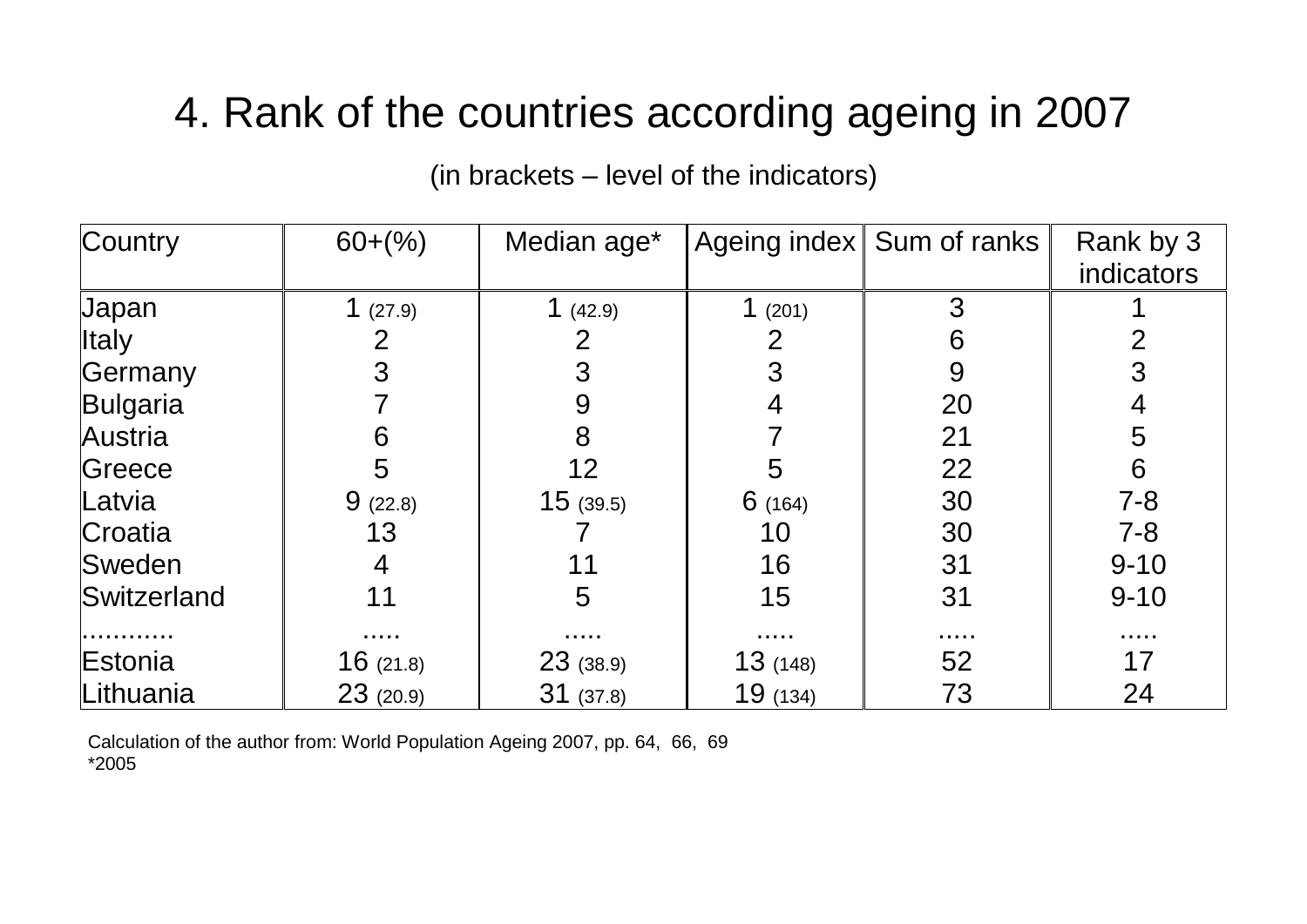## 5. Total fertility rate (TFR) in the Baltic States

![](_page_7_Figure_1.jpeg)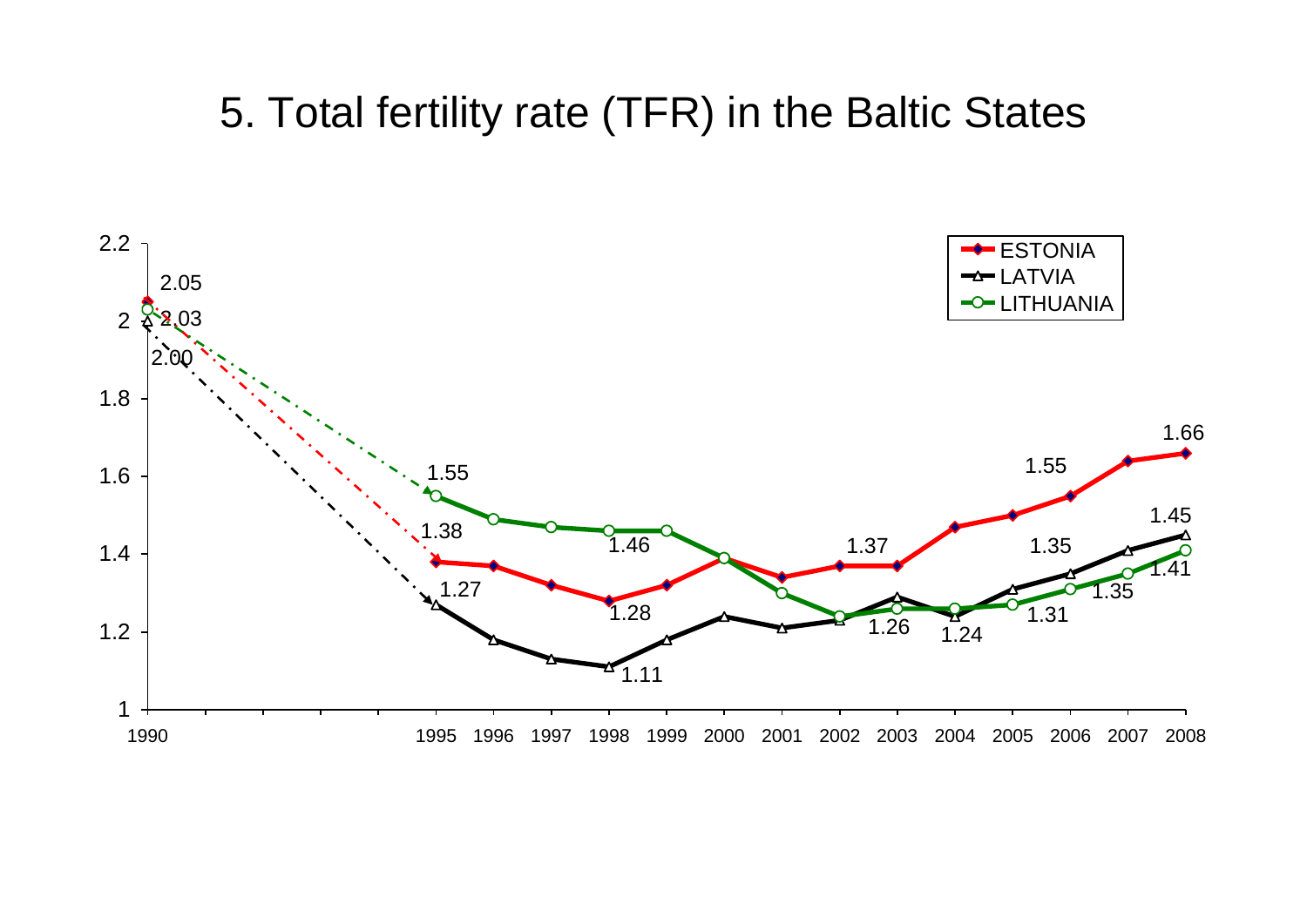## 6. TFR in the Baltic States

![](_page_8_Figure_1.jpeg)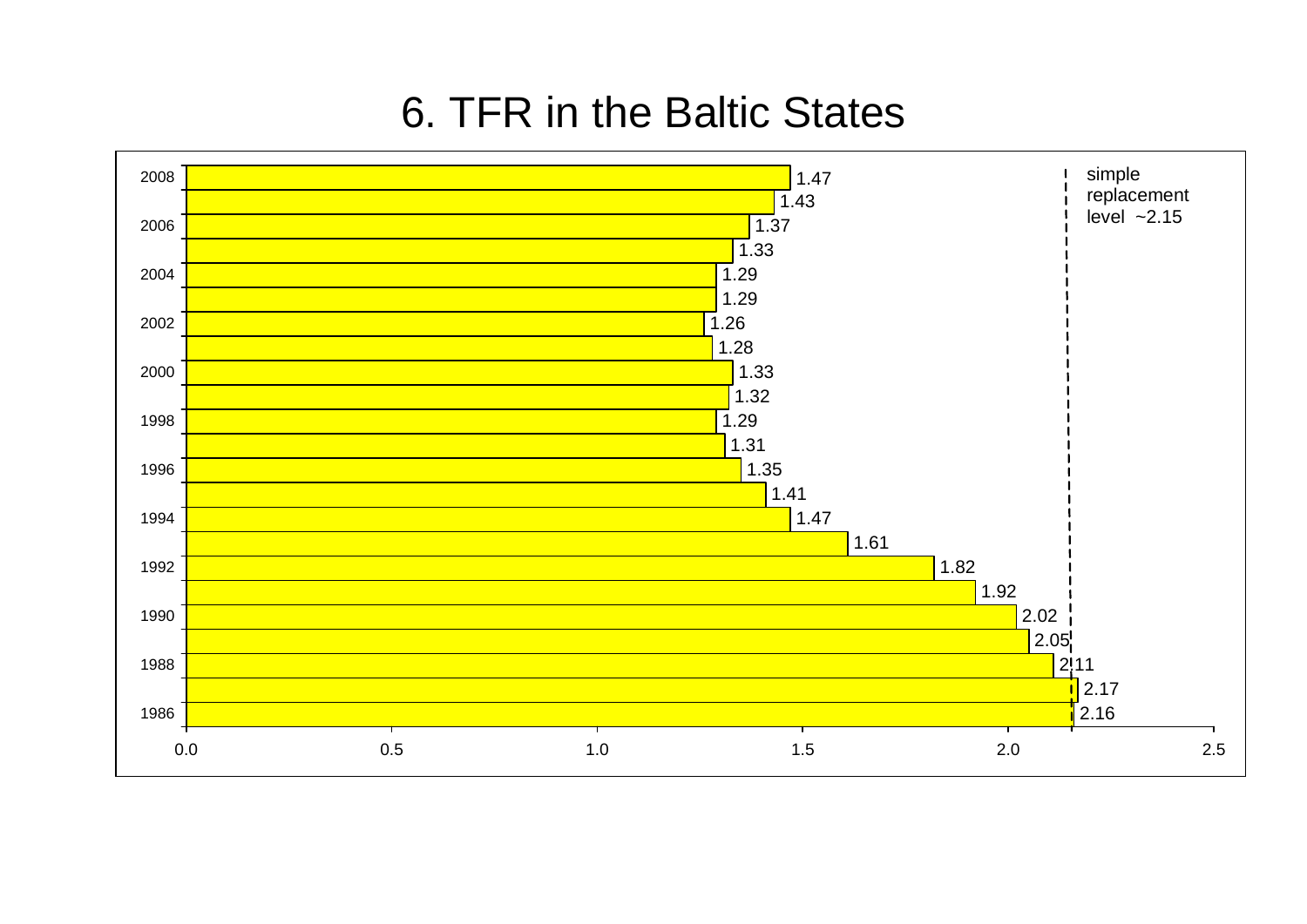## 7. Dynamics of life expectancy in the Baltics: 1990-2008

![](_page_9_Figure_1.jpeg)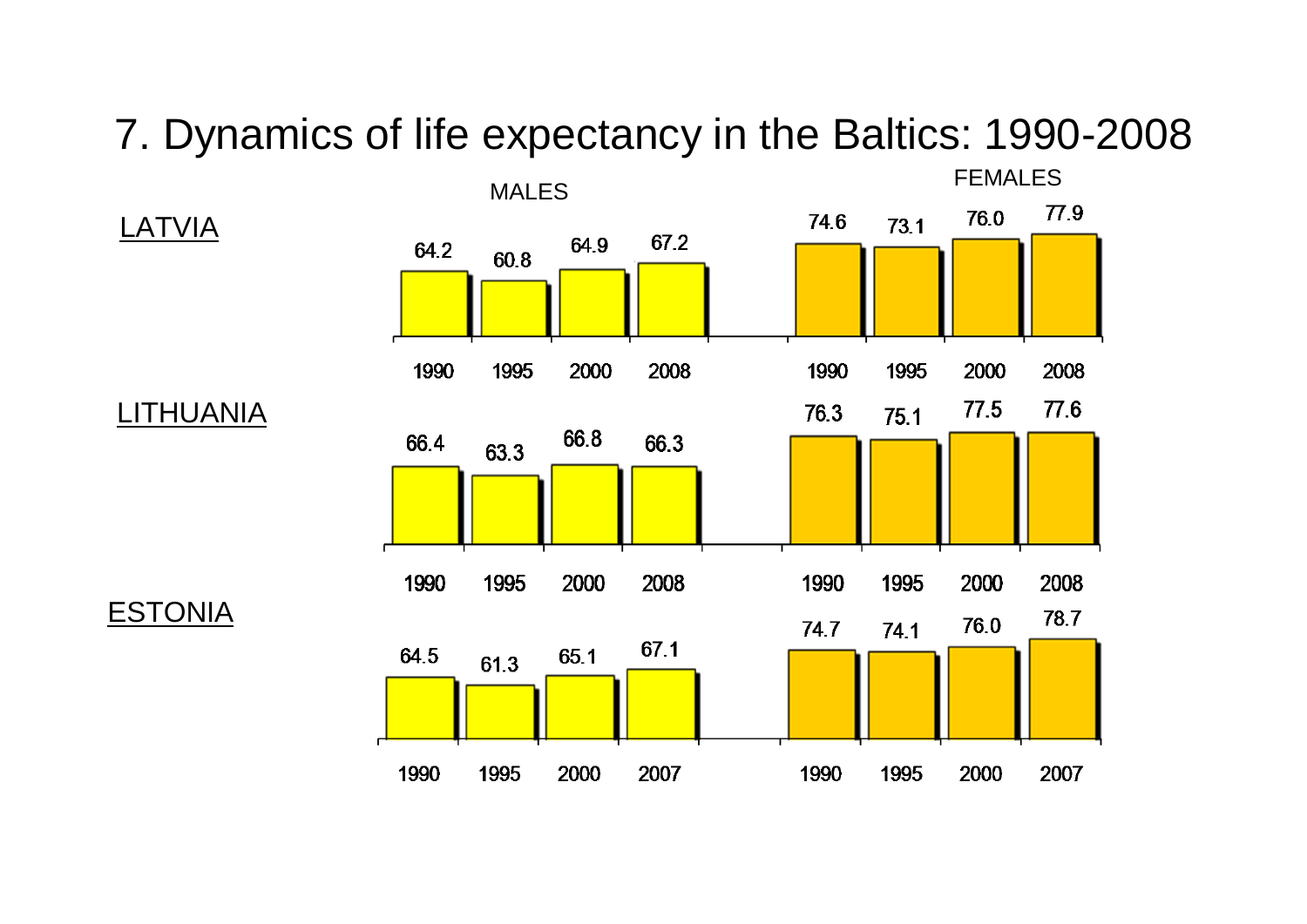![](_page_10_Figure_0.jpeg)

*Source: World Population Prospects. (http://esa.un.org/unpp)*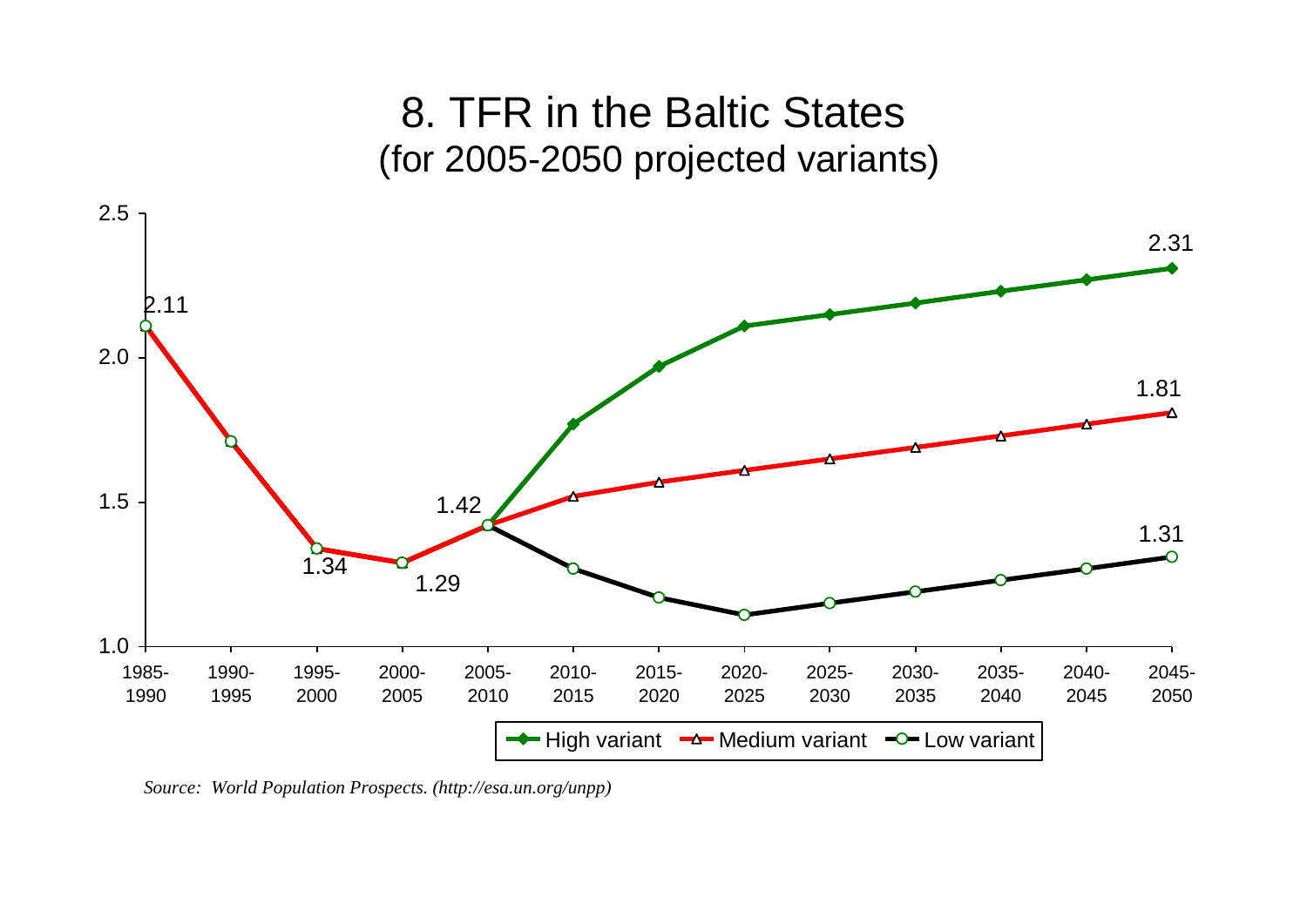# 9. TFR in the Baltic States, Sweden and Finland

(for 2005-2050 projected medium variant)

![](_page_11_Figure_2.jpeg)

*Source: World Population Prospects. (http://esa.un.org/unpp)*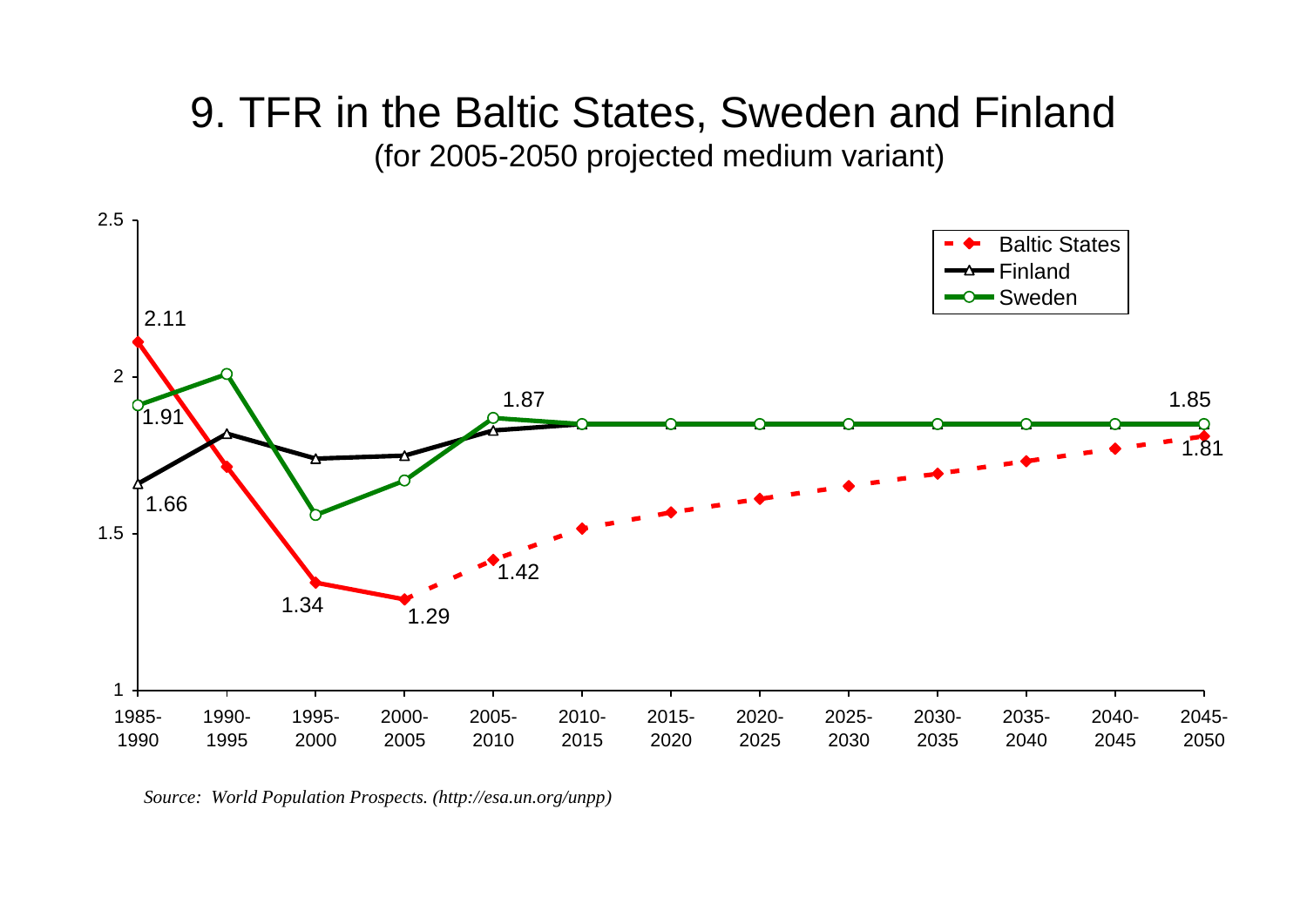### 10. Life expectancy at birth in the Baltic States, Sweden and Finland (for 2005-2050 projected medium variant)

![](_page_12_Figure_1.jpeg)

*Source: World Population Prospects. (http://esa.un.org/unpp)*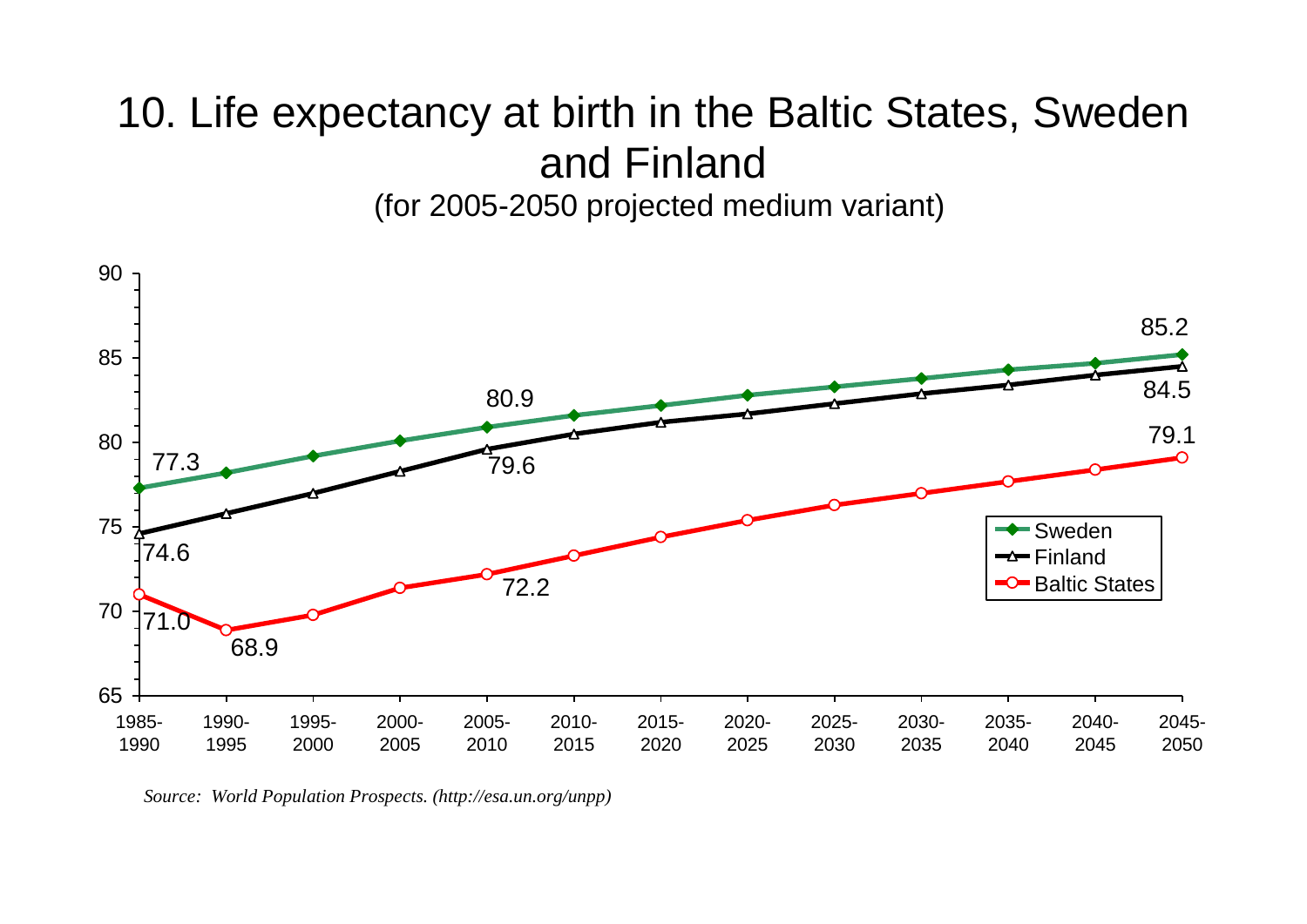# 11. Gender gap (females-males) in life expectancy at birth in the Baltic States, Sweden and Finland

(for 2005-2050 projected medium variant)

![](_page_13_Figure_2.jpeg)

*Source: World Population Prospects. (http://esa.un.org/unpp)*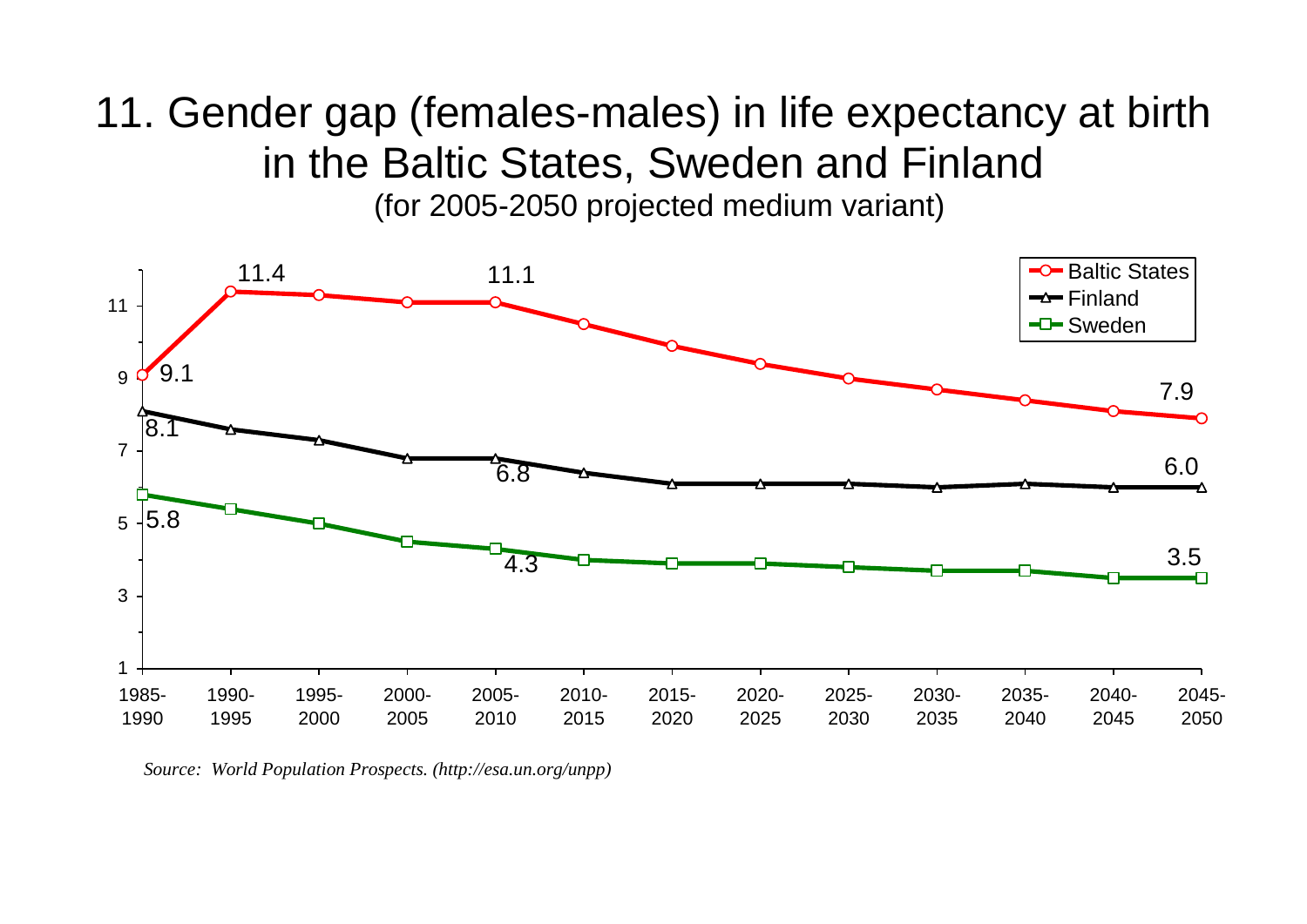### 12. Net reproduction rate in the Baltic States (for 2005-2050 projected variants)

![](_page_14_Figure_1.jpeg)

*Source: World Population Prospects. (http://esa.un.org/unpp)*